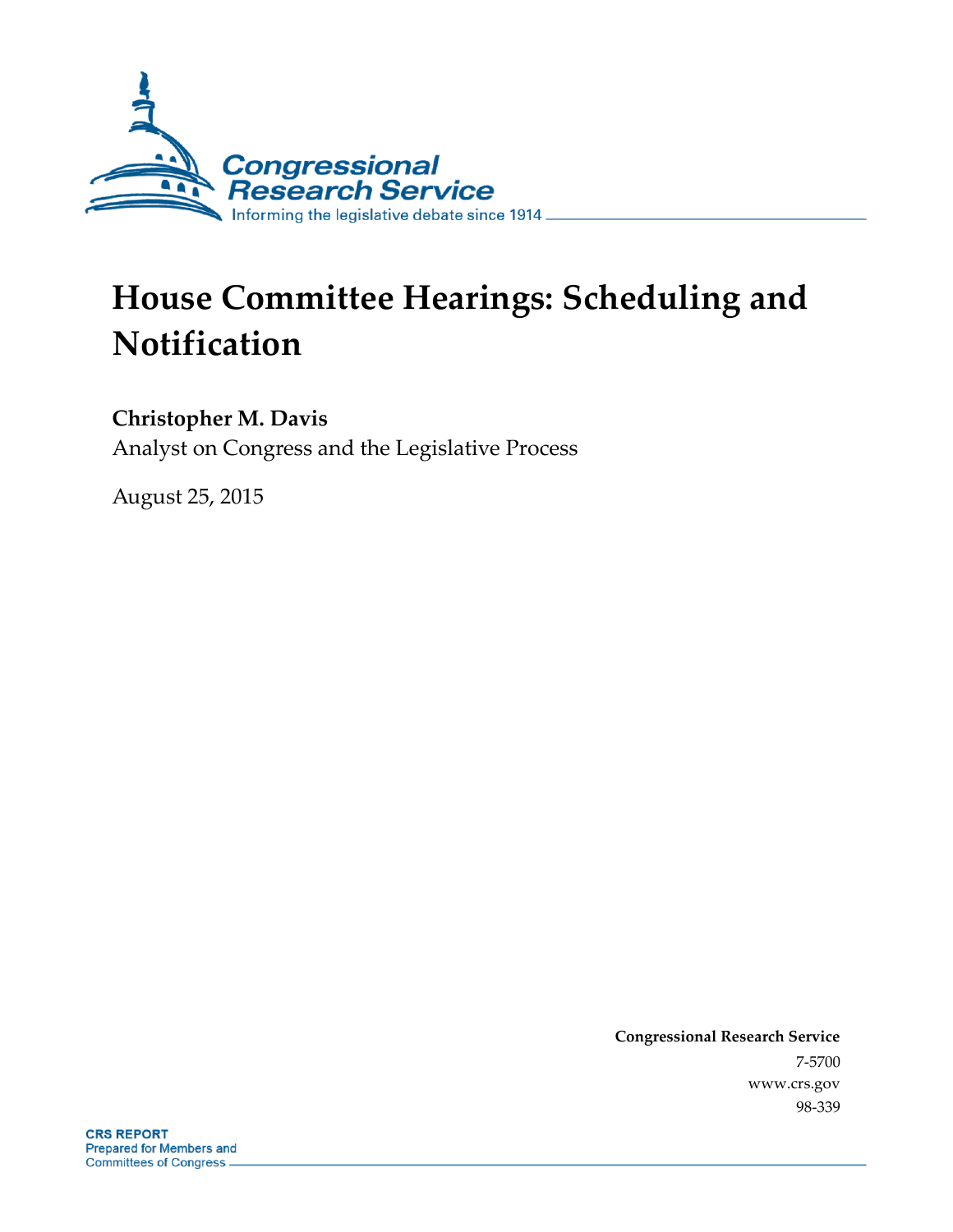### **Summary**

Each House committee has the authority to hold hearings whether the House is in session, has recessed, or has adjourned (Rule XI, clause 2(m)(1)(A)). Regardless of the type of hearing, or whether a hearing is held in or outside of Washington, hearings share common aspects of planning and preparation.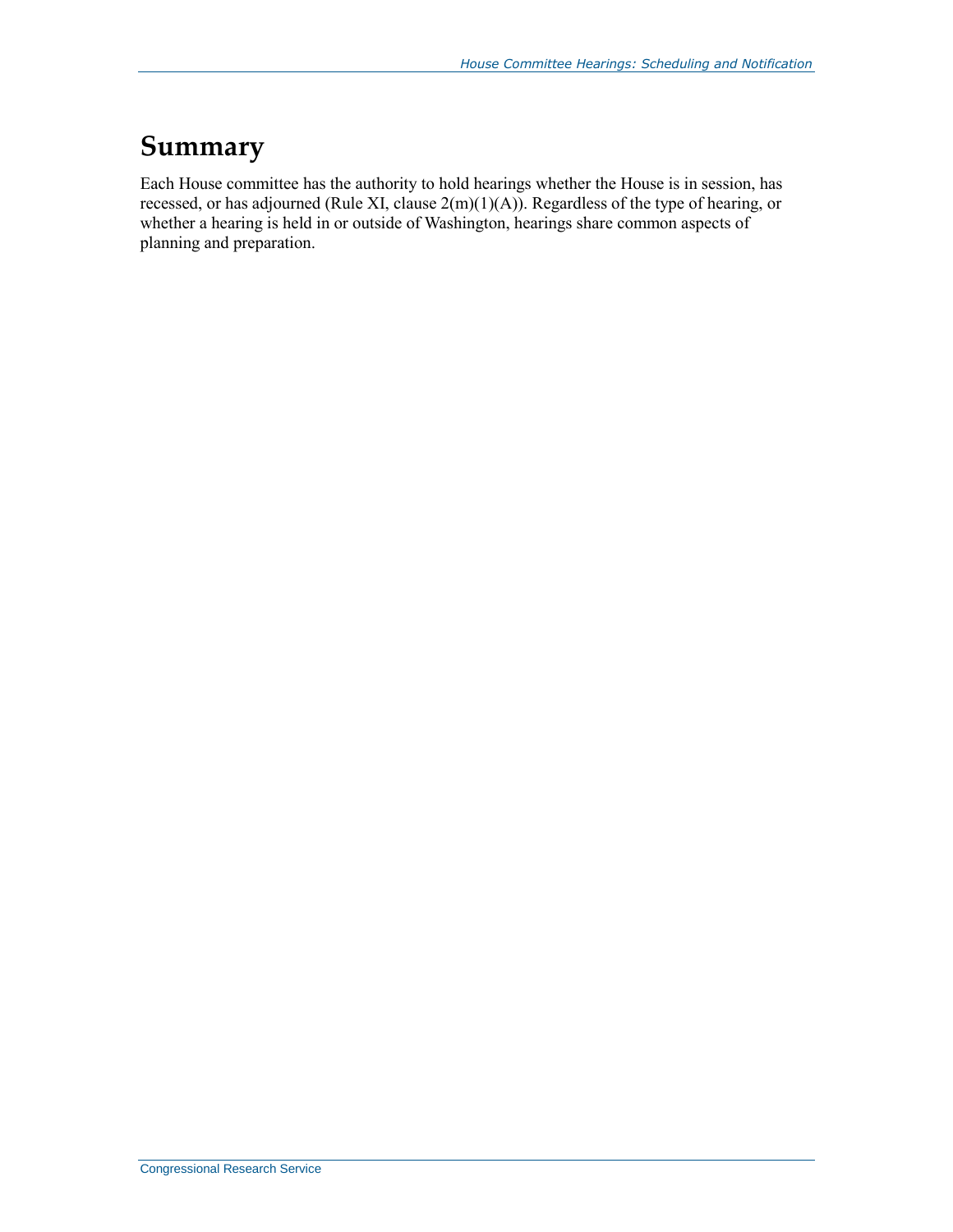### **Contents**

#### **Contacts**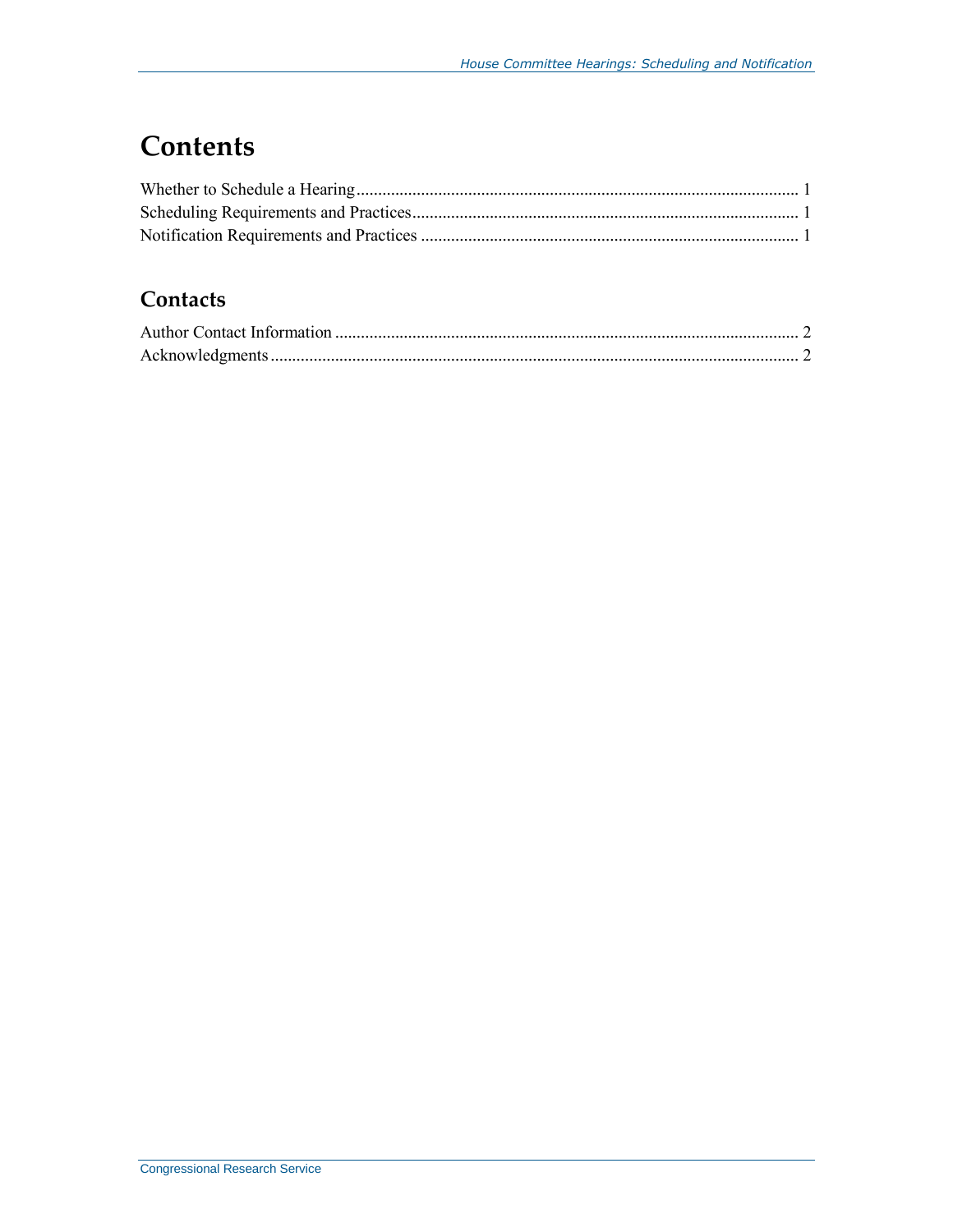Each House committee has the authority to hold hearings whether the House is in session, has recessed, or has adjourned (Rule XI, clause  $2(m)(1)(A)$ ). Regardless of the type of hearing, or whether a hearing is held in or outside of Washington, hearings share common aspects of planning and preparation.

## **Whether to Schedule a Hearing**

Committees consider a variety of issues in deciding whether to schedule a hearing. A committee must define the information it needs and determine the points it wishes to communicate, then evaluate whether a hearing is the best method of achieving these ends. Deciding whether to schedule a hearing is influenced by several factors, including the salience of issues to the nation, presidential initiatives, matters of significance to particular committee members, and the importance of policies to constituents and interest groups. Programs requiring reauthorization generally require committee hearings, as do allegations of waste, fraud, or abuse in agency activities.

Each committee receives dozens or even hundreds of legislative proposals for possible examination and has other responsibilities such as oversight. In the context of this overall workload, a committee must decide whether holding a hearing is the best use of staff resources and funds. A committee also considers whether and how a hearing would fit into its overall schedule of planned activities.

### **Scheduling Requirements and Practices**

The committee chair generally exercises control over the hearing schedule and determines the agenda. However, a variety of rules and other factors affect the scheduling of a hearing. Many of these rules and related practices are designed to coordinate committee hearings with other committee meetings or House sessions to minimize interruptions of deliberations and scheduling conflicts for Members in order to maximize their participation.

House committees may hold hearings at any time except during a joint session of the House and Senate or during a recess when a joint meeting of the House and Senate is in progress (Rule XI, clause 2(i)). The rules adopted by many committees contain provisions requiring subcommittee coordination in scheduling hearings.

Paramount in scheduling a hearing is choosing a date and time convenient for committee leaders. A committee must also check the availability of its hearing rooms before scheduling a hearing. If a committee's own rooms are unavailable, it may be possible to borrow a room from another committee or a House leader or officer.

Joint or field hearings may present additional scheduling issues. Each House committee or subcommittee may conduct hearings jointly with another committee or subcommittee of the House or Senate. Panels meeting jointly must agree on common rules of procedure and determine logistical questions, such as coordinating meeting times. Similarly, a committee or subcommittee may hold field hearings outside Washington. Scheduling issues include choosing a desirable time for committee members to travel and securing a meeting room on location.

### **Notification Requirements and Practices**

The chair of a committee (except the Rules Committee) must give at least one week's notice to the public of the date, place, and subject of a hearing (Rule XI, clause  $2(g)(3)$ ). (Committees often